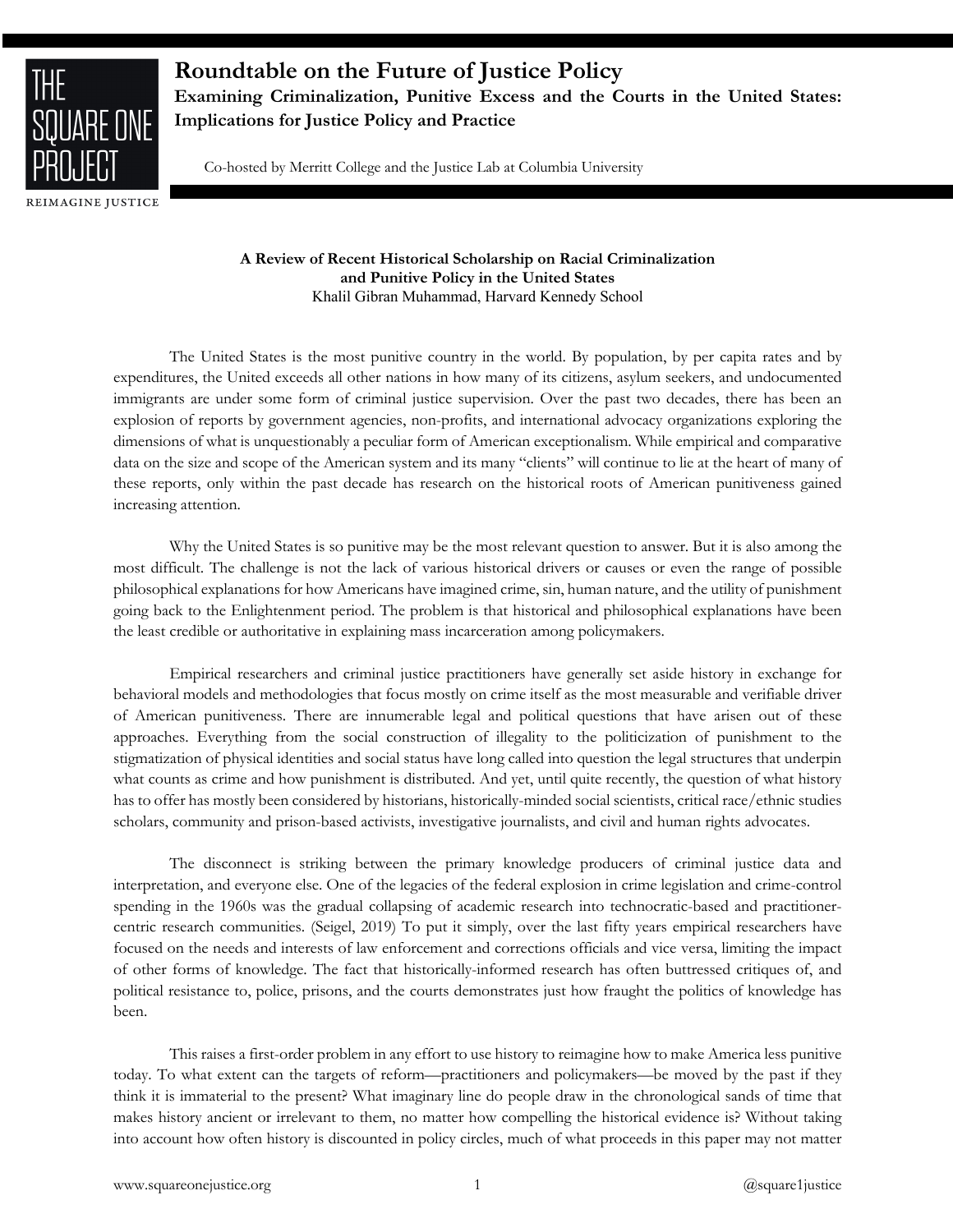much to those whose need of understanding the past is greatest. This may be the biggest challenge than the simple recovery and teaching of these founding historical problems of our punitive nation.

### **Captive Nation**

From the beginning, the United States has been what the historian Dan Berger calls a "captive nation." In summer 2019, Americans will commemorate the 400<sup>th</sup> anniversary of the dawn of chattel slavery and the arrival of African captives in Jamestown, Virginia. There is no American history in which European-descended people did not use racialized forms of punishment, war, or containment against indigenous tribes, immigrants, or enslaved people of African descent. Setter-colonialists first used the logic of elimination then turned to ideas of exploitation to make way for their permanent residency. Two-and-half centuries before the nation was founded and for nearly a century after, the core institutions of American democracy and the economy were built on the land of the indigenous and the backs of the enslaved. Berger writes, "Race, especially anti-black racism, has been the primary modality through which this pairing of colonization and confinement has transpired in the United States. Forcible confinement haunted black life from capture in Africa through the Middle Passage and sale in the Americas. Chattel slavery initiated a racial regime rooted in confinement: plantation slavery was as much a carceral force as the early penitentiary." (Berger)

The historical institutions of Native reservations and African American slavery were the most durable legacies of a number of ideas and ideologies that helped forge the punitive foundations of American society. The frontier myth of a virgin land, waiting to be tamed and cultivated by a "master race" animated much of the colonial justification for Native displacement and genocide. As generation after generation of white colonists and later citizens moved West, the choice to define Native populations and Mexicans as savages or criminals by law, custom, and practice, rationalized the eventual creation of the nation from sea to sea. That Europeans did not encounter the legal restrictions and physical constraints of the Old World and turned to religion to justify conquest, gave them a sense of legitimacy to what they called "manifest destiny." Philosophers and political theorists—from Adam Smith to John Locke and Thomas Hobbes—helped, by interpreting conquest as the march of civilization. By the nineteenth century, a system of federalism had evolved, which maximized various states' monopolies on violence to ensure conquered indigenous and Mexican land would be converted to private property by whites and capitalized by chattelized black people. (Hernandez; Mills)

What is at stake in this brief sketch of the early history of the United States is precisely the foundational lawlessness of the law itself. At all times, a white outlaw culture that rewarded brute force and strength of arms against racialized others unsettles basic assumptions about how we are to understand criminalization and punitiveness over time – that is, who has counted as a criminal and to what end the state has used violence or punishment?

In Kelly Lytle Hernandez's recent study, *City of Inmates: Conquest, Rebellion, and the Rise of Human Caging in Los Angeles, 1771-1965*, she found a remarkably stable pattern of criminalization and incarceration going back to a single carceral site on the Tongva Basin, once part of Mexico and named for the Native community that originally occupied the land for seven millennia. What is today modern-day Los Angeles. "Crime and punishment, in other words, emerged as the platform for the racialized inequities established during the colonial era to flourish in the Republic of Mexico. By the end of the 1820s, the new nation's jails, prisons, and convict labor crews were overcrowded with the historically marginalized of the old colonial order, largely a population of Natives, Africans, mulattos and mestizos." As displaced or landless people they were arrested on public order charges, ranging from "vagrancy, disorderly conduct, and drunkenness." She notes that in order for manifest destiny to have become more than a "proclamation" or "simple fact of conquest by treaty," the law needed an infrastructure. "The local jail, therefore, represented the foundational structure of U.S. conquest in Los Angeles," Hernandez writes. "It is was how the rule of law was established." By 1850, the city passed an ordinance that deputized all whites— "on complaint of any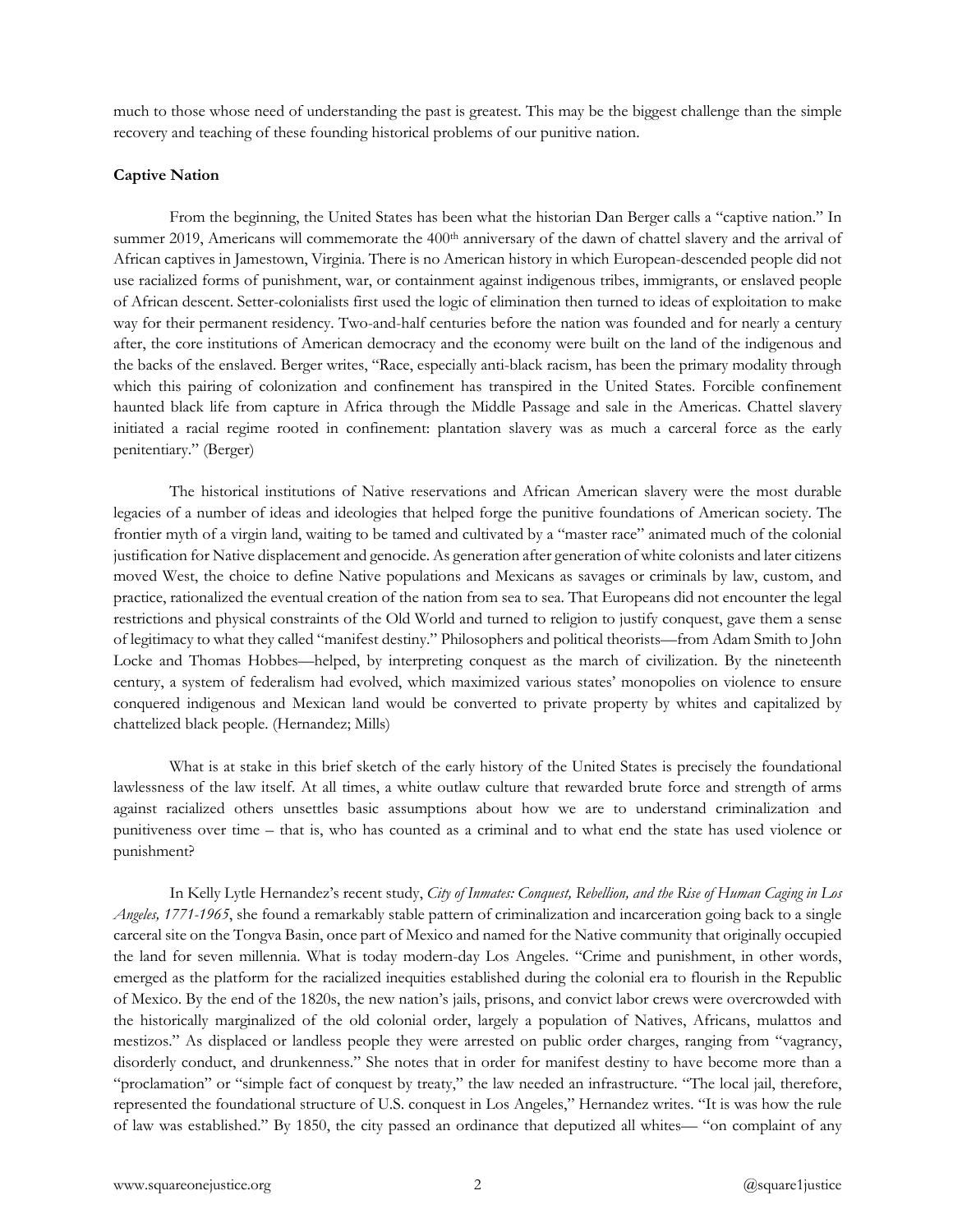reasonable citizen"—and established racialized municipal chain gangs and convict leasing nearly a generation before the end of slavery. (Hernandez)

### **The Law of Criminalization and the Re-birth of a Nation**

What happened next when slavery ended is one of the most examined chapters in American history. Within months of the end of the Civil War, the former Confederate states began passing new criminal legislation, known as Black Codes, targeting African Americans with the goal of limiting their newly-gained rights as citizens. New vagrancy laws, felony enhancements, statutes against interracial socializing, and a newly expansive definition of parental neglect, rending children from their parents to be sold at auction to former masters, demonstrates how quickly southerners turned to the apparatus of the law to simply criminalize black freedom. Or, as Hernandez described Natives in Los Angeles, whites criminalized blacks "right to be." Although mass criminalization first awaited mass freedom for African Americans, seemingly overnight, scenes of sheriff's auctions replaced slave auctions.

The Thirteenth Amendment abolished slavery and indentured servitude in 1865. But it contained a loophole or an exemption clause: "except as punishment for crime whereof the party shall have been duly convicted." While prison and community activists have long pointed to the slavery loophole in the constitution—still the law of the land—as the reason for the enduring racial disparities in the system, historians had not paid as much attention until fairly recently. Scholars have traced the loophole to the Northwest Ordinance of 1787 and to antebellum laws where the condition of free blacks rested precariously against the backdrop of fugitive slave laws and 90% of African Americans still in bondage. (Mishler; Childs) In this, both precedents prefigured the failure of the abolitionist movement and the Union defeat of the Confederacy to extinguish the flame of human bondage forever.

Dennis Childs calls the 13<sup>th</sup> amendment one of the "most devastating documents of liberal legal sorcery" ever created in Western modernity. He notes that the loophole was not only deliberately carried forward, some Republican leaders and former Union officers understood exactly what the loophole intended. It was to ensure permanent racial subordination. In Senate testimony of the 39<sup>th</sup> Congress, Carl Schurz stated: "But although the freedman is no longer considered the property of the individual master, he is considered the slave of society, and all the independent state legislation will share the tendency to make him such." The amendment legalized racial criminalization at the second founding or rebirth of American democracy. (Childs)

The loophole also made possible southern redemption, even as the Black Codes were outlawed by the 14<sup>th</sup> Amendment and new civil rights laws during Reconstruction. Criminal legislation passed the new constitutional hurdle with color-blind language and an 1871 court ruling in *Ruffin v. Commonwealth.* The Virginia Supreme Court officially sealed the fate of African Americans that a convict was indeed a "slave of the State." No other group had been enslaved in the United States and as such the criminal law itself rendered meaningless any distinction between blackness and new conditions of state-sanctioned servitude. That whites experienced hard labor (slavery-like work) regimes in the North and South did not change the legal or juridical meaning of the law. (McClennan) From then until now, some whites have also paid dearly, at times, for the racialized nature of punishment since the Civil War.

We might call this anti-black criminalization by proxy and proximity. In her Inside-Out teaching at Putnamville Correctional Facility (IN) over the past several years, Micol Seigel has observed firsthand how incarcerated white men saw themselves as black-adjacent. "Some even identify themselves as marked by that history of racial discrimination in recognizing that anti-black lawmaking is behind the sweeping legislative changes that widened the net of the criminal justice system, eventually catching them," she writes. "Racism is much more than the hatred of Afro-descended people; it is one of the most capacious tools of state power." Like food stamps and welfare benefits, whites, who are the largest beneficiaries of state provisions, often equate the stigma of poverty and punishment with the natural condition of black people. (Seigel, 2014)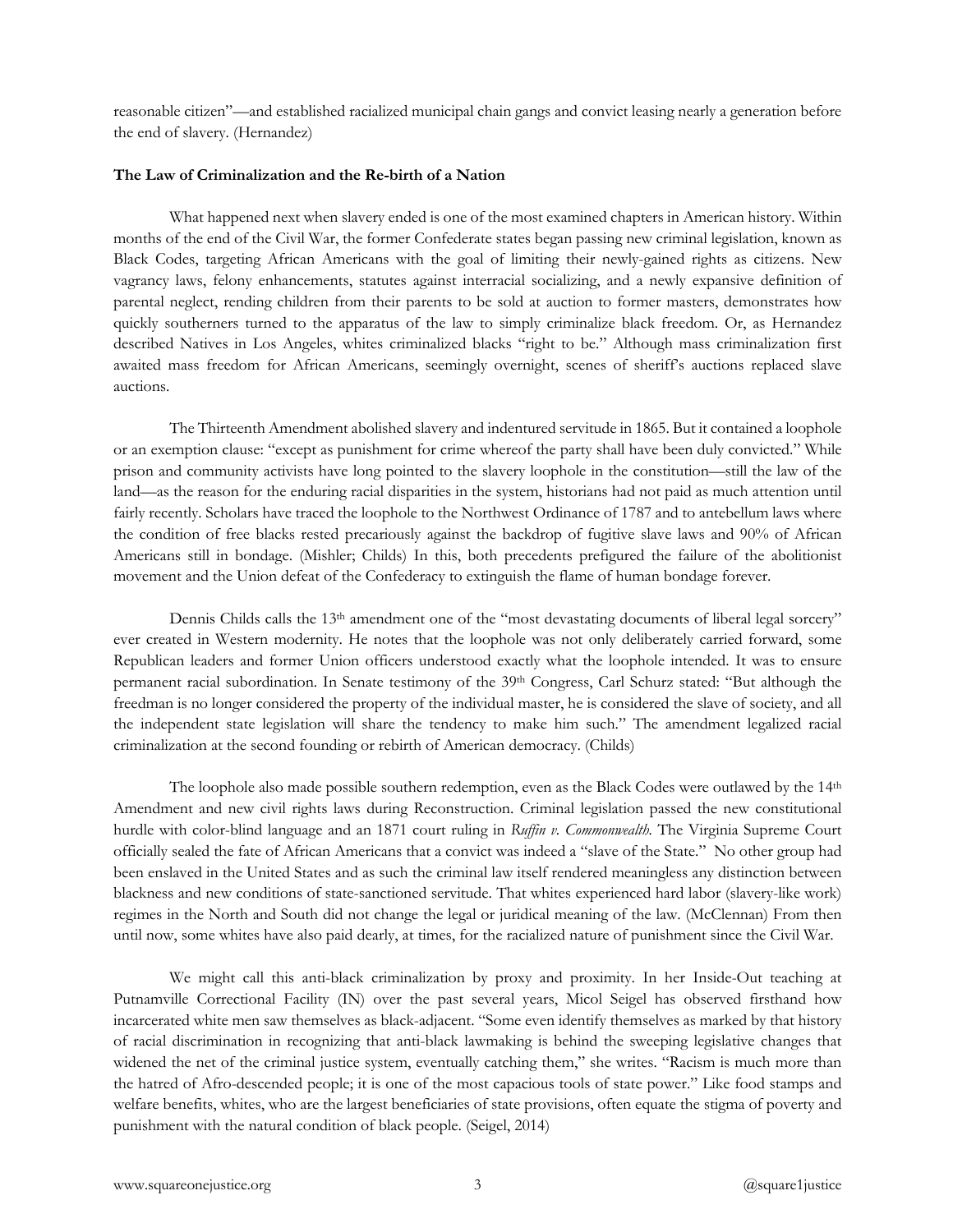#### **The Double Burdens of Punishment**

Some of the most exciting and essential new historical scholarship is on the gendered dimensions of punishment. Two recent studies return to the well-studied Georgia convict lease camps and chain gangs of the postbellum South to map the unique punitive pathways for black women, defined in opposition to white womanhood and feminine notions of deviance. From the end of slavery until 1908, African American women made up 3% of leased felons in the state, but 98% of female prisoners. They were marked for hard labor and punishment, according to Talithia LeFlouria. "They were scattered in railroad camps, prison mines, lumber mills, brickyards, turpentine camps, plantations, kitchens, stockades, washhouses, and chain gangs." Sarah Haley describes black women's convict work as a "double burden." They did the back-breaking work of men in lease camps plus they cooked, cleaned, washed the clothes of fellow prisoners and guards alike. "Black female labor continued to be conscripted for both production and reproduction," Haley finds, including, rape and sexualized violence by white male guards. Indeed, sexual access to black women's bodies was institutionalized in camps as an employee benefit. "They were caught in double binds, double burdens, and double jeopardy when it came to both labor and violence." (LeFlouria, Haley)

The gendered criminalization of black women and the extreme punishment they faced lay in what Kali Gross calls the legacies of "an exclusionary politics of protection." From the colonial period to the present, laws governing the protective status of womanhood either did not legally apply to black women or were selectively nullified so as to exclude them. Scientific experts racialized women's bodies to justify the laws' exemptions. "Criminal anthropologists assessed female deviance, in part, by subjects' proximity to, or distance from, Western ideals of femininity, morality, and virtue—standards against which black women failed to measure up." (Gross, 2015)

Across time, space, and region, black women were subjected to greater rates of conviction and incarceration. At the extremes, as in Tennessee in 1868, black women were 100 percent of the state's prisoners whereas black men were 60 percent. Gross found that in late nineteenth century Philadelphia, black women served 14.1 months on average per sentence compared to 8.5 months for white women for similar offenses. At the height of the War on Drugs in the 1980s and '90s, drug-related arrests for black women skyrocketed by 828 percent, triple the rate for white women and double for black men. (Gross, 2015)

The lack of protection extends to domestic violence and intra-racial sexual violence. Nearly nine out of ten women incarcerated today report a history of such violence as compared to less than a quarter of white women nationally. Gross writes, "[E]xclusionary notions of protection have created a need for black women to trade in extralegal violence for personal security." (Gross, 2015) In the high-profile Florida case of Marissa Alexander, who fired a warning shot when her husband threatened to kill her, Alexander was not allowed to stand her ground. By contrast to George Zimmerman, acquitted on murder charges after claiming self-defense when he stalked and killed Trayvon Martin in July 2013, Alexander was originally sentenced to 20 years in prison for aggravated assault. After protests against what activists called a double standard, an appellate court ordered a new trial in September 2013. After a plea deal, Alexander served two additional years under house arrest.

Racist stereotypes of black women as sexually promiscuous and overly masculine start early. For trans women and girls, such stereotypes are extremely lethal. (Ritchie) Historians have only just begun to trace how gender non-conformity within LGBTQ communities elicited state violence in the past. (Stewart-Winter) However, all black cis and trans women, according to Cynthia Blair, have been subjected to violent media caricatures going back to the late nineteenth and early twentieth century, described frequently as being "extraordinarily large in height and girth and possessing brutish strength and cunning." Gross found ubiquitous depictions of "colored Amazons" in the Philadelphia press during the same period. (Blair; Gross, 2006)

These stereotypes shaped how courts punished black girls. They were more likely to be remanded to custodial institutions than their white counterparts and less likely to end up in gender-specific reformatories or cottages. (Gross, 2006, 2015) Tera Agyepong studied the first half-century of Chicago's juvenile justice system. "Staff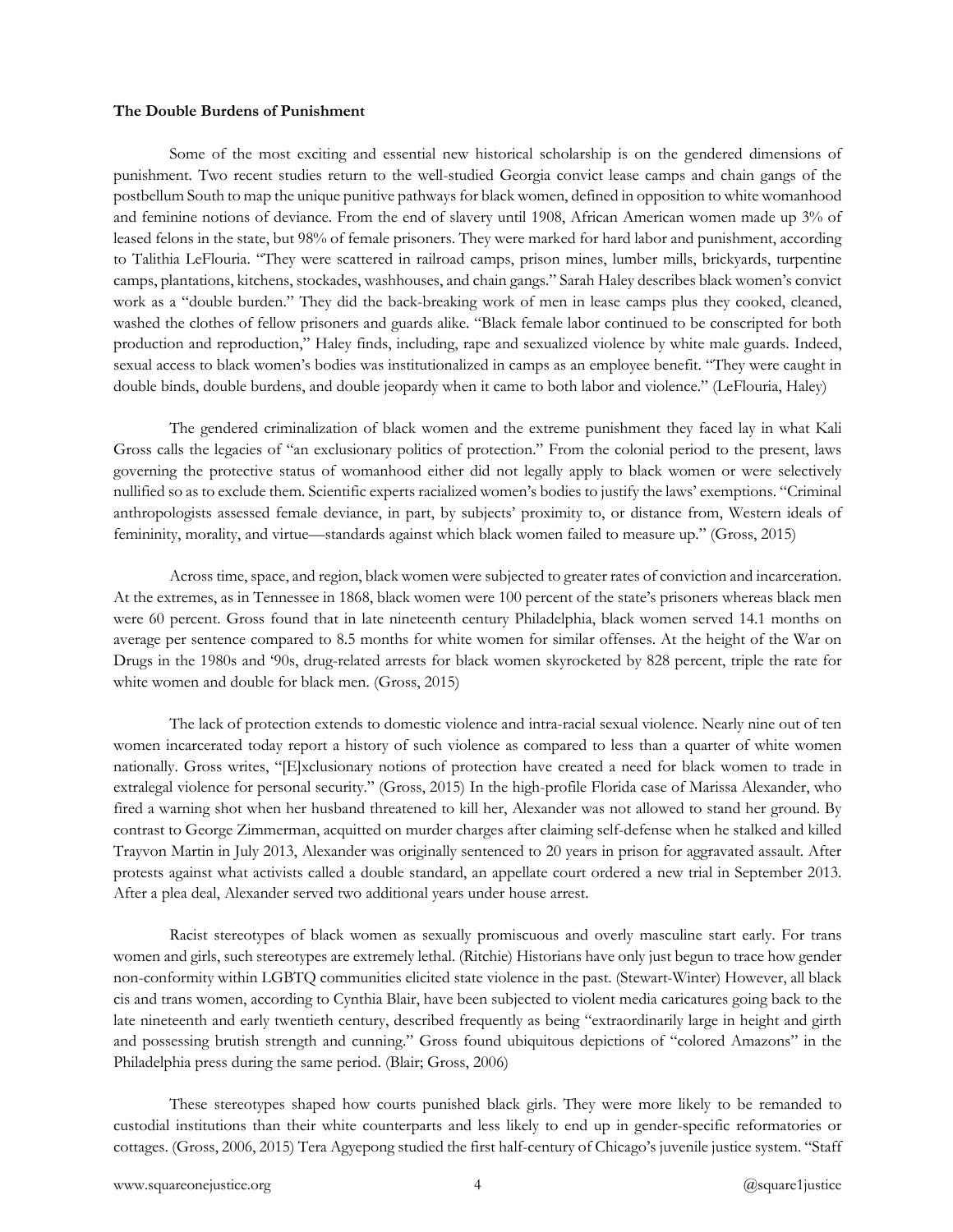members masculinized African American girls and constructed them as the most violent and aggressive residents," at one of the institutions she examined. "In spite of the reality that African American girls were typically younger than white girls and the fact that a disproportionate number of them were sent to Geneva not because they had committed any crimes but because there were no institutions available for dependent African American children." She found that the purported rehabilitative ideal of the court did not apply generally to black girls. (Agyepong)

While the gendered dimensions of criminalization and punishment for black and brown boys were different than for girls, they were similarly subjected to stereotypes and scientific racism. In her research on California's early reformatories for boys, Miroslava Chavez-Garcia shows how notions of deviance mapped onto the physical bodies of Mexican, Mexican American, and African American youth. "Eugenic fieldworkers at the California Bureau of Juvenile Research invoked long-held assumptions about biological differences" and crafted typologies of a "Mexican type" or "big coon type." Dysgenic traits were outer signs of an inner inferiority that also reflected the low character of their homes. "There is a relation between the social quality of homes and the social quality of the people who live in them," wrote a fieldworker in the 1920s. As such, they treated delinquency as a social contagion in need of eradication. Hundreds of thousands of California youths, Garcia writes, were labeled "defective" and sterilized. (Garcia)

In juvenile court systems around the country between the 1930s and 1960s, system actors focused on providing a "protective buffer for white youths" to keep them out of adult prisons. Carl Suddler found that black youths, by contrast, "encountered a 'Jim Crow juvenile justice system' that refused to extend rehabilitative ideals and resources; regularly committed them to adult prisons; and sentenced them to the convict-lease system, prolonged periods of detention, and higher rates of corporal punishment and execution." The denial of the special protections of the juvenile court, Suddler finds, reflected a pervasive view that black youth were "presumed criminal." (Suddler, 2019)

The presumptions of black youth criminality were fortified in the mid twentieth-century by the creation of the model minority myth. Chinese immigrants had long been subjected to xenophobic violence, moral panics, and racial criminalization as a drug-infested and prostitute-riddled community. "Yellow peril" journalism and social science stoked the flames of nativist who successfully closed immigration to them in the 1882 Chinese Exclusion Act. The precarious status of those immigrants and their children living in segregated Chinatowns were partly reflected in community anxieties about juvenile delinquency. Liam P. Lee, a probation officer described a growing problem of delinquency in the Chinese community of "misguided youth" and "dead end kids." And yet, during the postwar years, Chinese community elites and white liberals, Ellen Wu found, conspired to craft a false narrative of "nondelinquency," which became an assimilation wedge for Chinese Americans and against African Americans. Media narratives shifted 180 degrees from the "yellow peril" of old to describe "Americans Without a Delinquency Problem," as *Look* magazine did in 1958. The myth of their universal success was meant to show that racism was no barrier to achievement for all minorities, especially blacks. "Chineseness worked to define blackness while blackness worked to define Chineseness," Wu writes. (Wu)

#### **Policing the Boundaries of the Carceral State**

No aspect of caging, confinement, or corrections from home arrest to school detention to local jails, penitentiaries, and detention centers, works without policing. More so than the prison itself, law enforcement is the greatest source of criminalization. (Butler) Policing spreads the reach of the carceral state in every nook and cranny of society. No home, no street, no neighborhood, especially in communities of color, can escape the reach of law enforcement's foot soldiers and technology.

Historians have written for decades about the class and racial biases of police officers based on the experiences of various European groups, competing for civil service work and the spoils of urban political machines. (Monkkonnen; Walker; Johnson) Anti-red squads were also deployed to infiltrate and destroy radical and reformist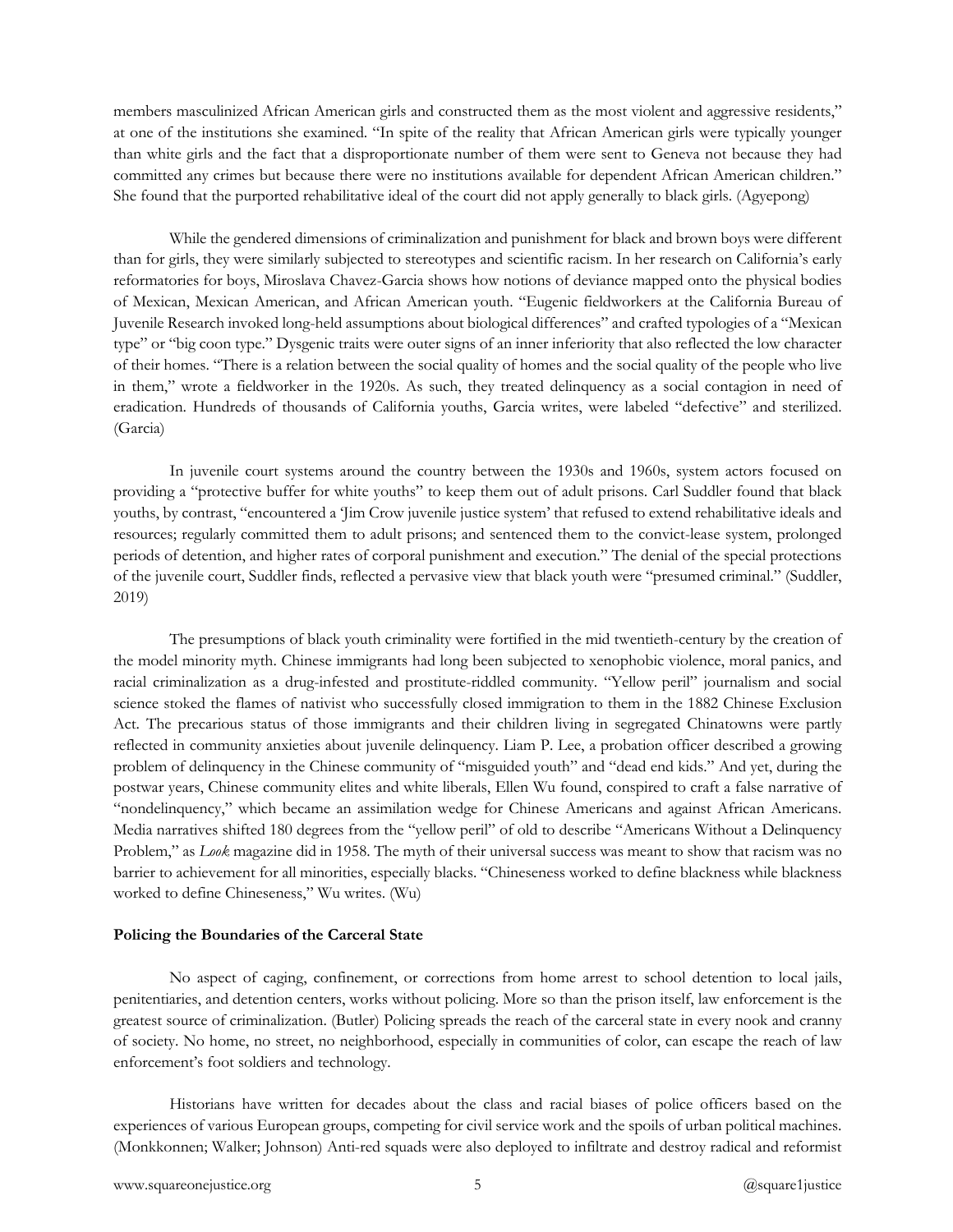labor groups. Much of this historical work was written before any full accounting of the racialized wars on crime and drugs caught the attention of a new cohort of historians. Here and there historians of the Jim Crow South and the Great Migration North described how police regulated the boundaries black citizenship, mobility, and political organizing. (Biondi; Mumford; Moore) But it was really Heather Thompson's groundbreaking call for historians to revisit policing and punishment's direct impact on urban space, labor organizing, and political-party realignment in the post-Civil Rights era that spurred new research. (Thompson)

Police contact among black youth has been a particularly ripe area of scholarship. Suddler describes "heightened surveillance" tactics in New York City dating back to the 1930s. Not only did these encounters inflate crime rates, they "triggered racial antagonisms" and led black youth to view police as a "repressive, unworthy authority." Suddler's important contribution is to push the timeline back from the Kerner era of urban uprisings to the 1930s and 1940s, when Harlem's black youth first rebelled against systemic police brutality. Local officials responded by investing in Police Athletic Leagues, which amounted to a form surveillance and classification, tracking kids by their attendance and behavior, and rewarding the dutiful ones with field trips to baseball games, the zoo, and swimming pools. With more contact came more labeling of "potential delinquents," blurring the line between innocence and guilt. When black youth protested discrimination or racial violence in the city, especially by the early 1960s, police used their long catalog of surveillance records to target activists, not criminals, for arrest. (Suddler)

Donna Murch similarly found that postwar black migrants to Los Angeles and Oakland faced intense police scrutiny, abuse, and surveillance. Indeed, law enforcement, Murch writes, helped pave "the way for a new and more repressive postwar racial order." By midcentury, the Golden State led the nation in youth incarceration. The California Youth Authority "combined forces with other state and local agencies to extend its reach into all domains of young people's lives from education to recreation, from schools to street." Many of the young people who would later found the Black Panther Party for Self Defense in Oakland had come of age, cycling in and out of the Youth Authority and forging an activist identity in the process. Some of these men would become activist prisoners and contribute to decades-long struggles for human rights from inside. (Murch; Berger).

What emerges with a long view of the deep-end of the criminal justice pool is how much black citizenship in the 20th century was forged by policing who were, in the words of Simon Balto, the most "visible agents" of the state. (Balto, 2019) For youth and adults alike, police officers were the most common representation of the state's presence in black people's daily lives. "Too often the policeman's club is the only instrument of law with which the Negro comes into contact," wrote Kelly Miller in 1935, a Howard University black sociologist and anti-racist reformer. Miller's observations were confirmed by a growing body of research led by National Urban League researchers in the 1920s and early '30s. (Muhammad, 2010)

Balto's Occupied Territory: Policing Black Chicago from Red Summer to Black Power is the first major longitudinal study of racialized policing in a single northern city. Like so much of the latest scholarship, its principle concern is understanding policing outside of the Jim Crow South. It challenges earlier southern-centric research that fails to account for northern style stop-and-frisk policing, which started to show up in the Great Migration North and evolved into more formal policy in the 1960s. As far as "the mechanisms and strategies of policing on the ground in urban America," he argues, "neither the War on Crime nor the War on Drugs actually constituted dramatic reinventions of the wheel." Such an insight is only possible by paying close attention to what came before in the same northern cities known for consent decrees today. (Balto, 2019)

## **Criminogenic Public Policy and The Myth of Crime Fighting as Civil Rights**

Elizabeth Hinton is the first historian to show overwhelming evidence of the profound criminogenic nature of federal crime legislation. Her work is now the baseline for how future scholarship will frame national crime policy from Lyndon Johnson to Ronald Reagan across multiple disciplines, especially in applied fields where policy research matters. To describe how big a deal this is: twenty years ago, criminal justice researchers began challenging the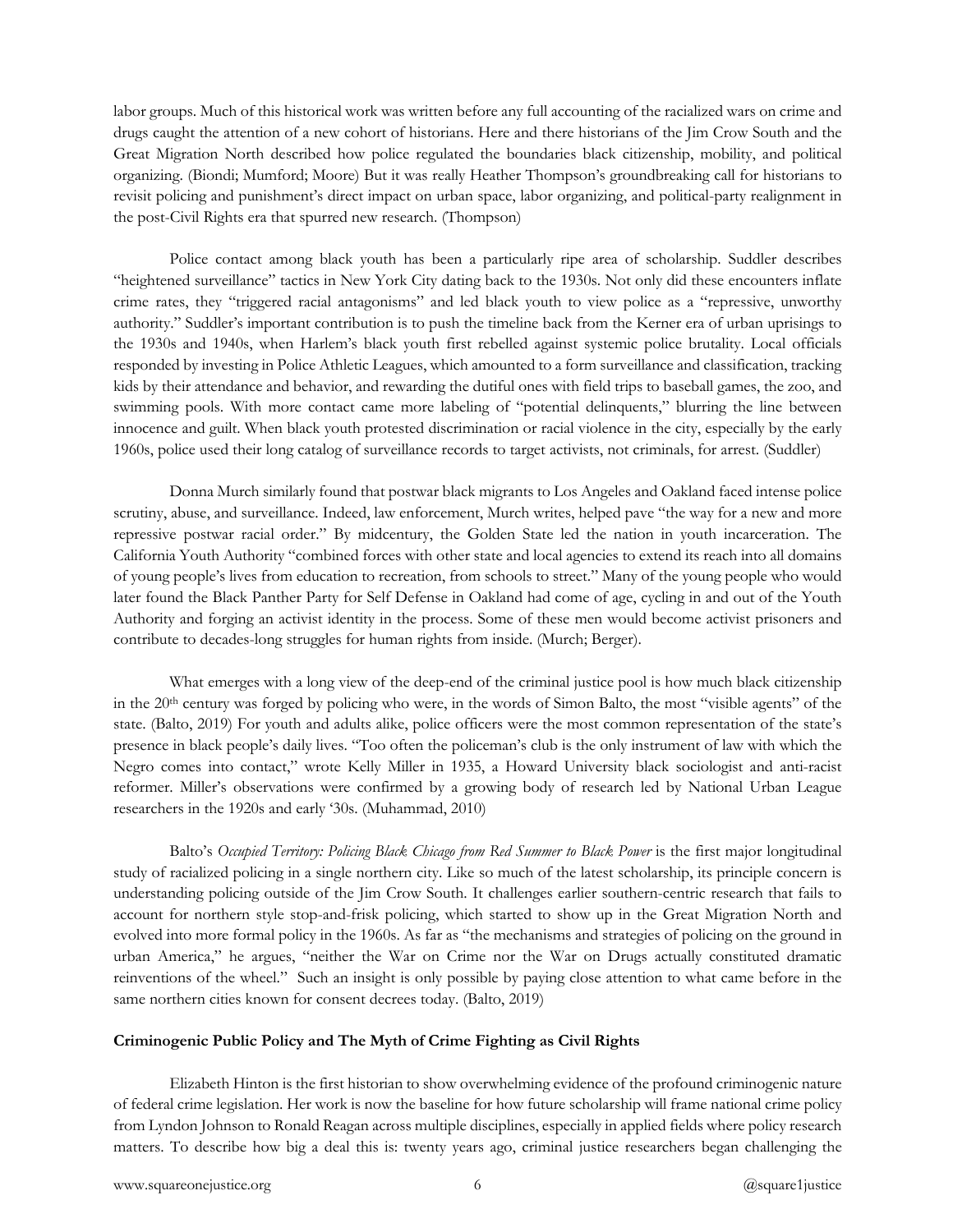conventional wisdom that the historic crime drop of the 1990s and 2000s was due to massive prison growth. Ten years later, they debated the actual amount by which prisons reduced crime. Was it 25% or 5%?

A few years ago, in 2015, a National Academy of Sciences panel determined that the most important finding wasn't how much prisons reduced crime. But that crime policy itself had created a massive prison problem. Now we know because of Hinton's work that prisons and policing also drove crime in a dynamic process. Contrary to popular understandings, Great Society legislation like the Economic Opportunity Act of 1964, was accompanied by Big Crime legislation, such as the Law Enforcement Assistance Administration passed under Johnson in 1965. The LEAA blurred the distinction between poverty and crime in such a way to redefine black poverty as criminality. (Hinton)

The expansion of policing powers, surveillance, and labeling of "future criminals" led to two outcomes. First, this early policy led to diversion from, and divestment in, Great Society anti-poverty initiatives. Second, the legislation increased funding of federally-funded, social service work under the control and auspices of federallyfunded local law enforcement agencies. Not only did actual crime go up as a result, which Hinton interprets as a predictable consequence of the tepid "root cause" response. Hinton says liberal policymakers doubled-down on more policing. (Hinton)

By the time Nixon took office, the infrastructure for treating unemployment and segregation as crime problems had already been built. The fact of crime going up was not seen as a failure of liberal investments in a nascent War on Crime, but instead was interpreted as proof of an insufficient investment in punitive measures and a foolish focus on anti-poverty policy. That is, crime-control dollars under LBJ meant fewer dollars for dealing with "industrial decline, mass unemployment, and police brutality." And more money, Hinton finds, went to "policecommunity relations programs during the War on Crime." Future rises in crime in the 1970s through the 1980s only reinforced what became an ironclad belief: "cultural pathologies" and bad parenting ensured delinquency and crime of which policing and incarceration were the most appropriate responses. (Hinton)

In the work of Naomi Murakawa, she finds that the basic wiring of the federal carceral machinery had been in place since the Truman administration. Twenty years before Johnson and Nixon took the reins, civil rights leaders had worked with President Truman on a federal "law and order" mandate focused on anti-black racial terror. Murakawa explains how proceduralism sought to "decrease discretionary decisions and insulate the system from arbitrary bias." In her telling, the "history of federal crime politics inverts the conventional wisdom: the United States did not face a crime problem that was racialized; it faced a race problem that was criminalized." (Murakawa)

At the dawn of the post-Civil Rights era, a number of punitive trends converged at every level of government and in every sector of society. Social policy itself, and welfare in particular, became criminalized as Julilly Kohler-Hausman finds. As welfare rights activists sought to hold the federal government accountable for addressing the historical neglect of poor communities of color, public officials of both parties increasingly defined dependency as criminality.

Kohler Hausman's research reveals the enduring pattern of punitive American exceptionalism: of settlercolonialists who increasingly turned to the Los Angeles jail as an infrastructure to establish the rule of law and to enforce racial domination. Just as the penal system used welfare programs to constrain felons' economic and social citizenship, the welfare system often enlisted the penal system and its rituals to signal the suspect position of recipients," she writes. "Increasingly, policies helped produce the political reality they purported to reflect, erecting barriers to the civic and economic participation of poor people, particularly in urban African American and Latino communities." (Kohler-Hausman) In other words, yet again, black and brown have little or no "right to be."

The criminogenic impact of public policies created a real crisis of crime in black urban communities. But such problems were never unique to those residents. White Americans had and continue to experience similar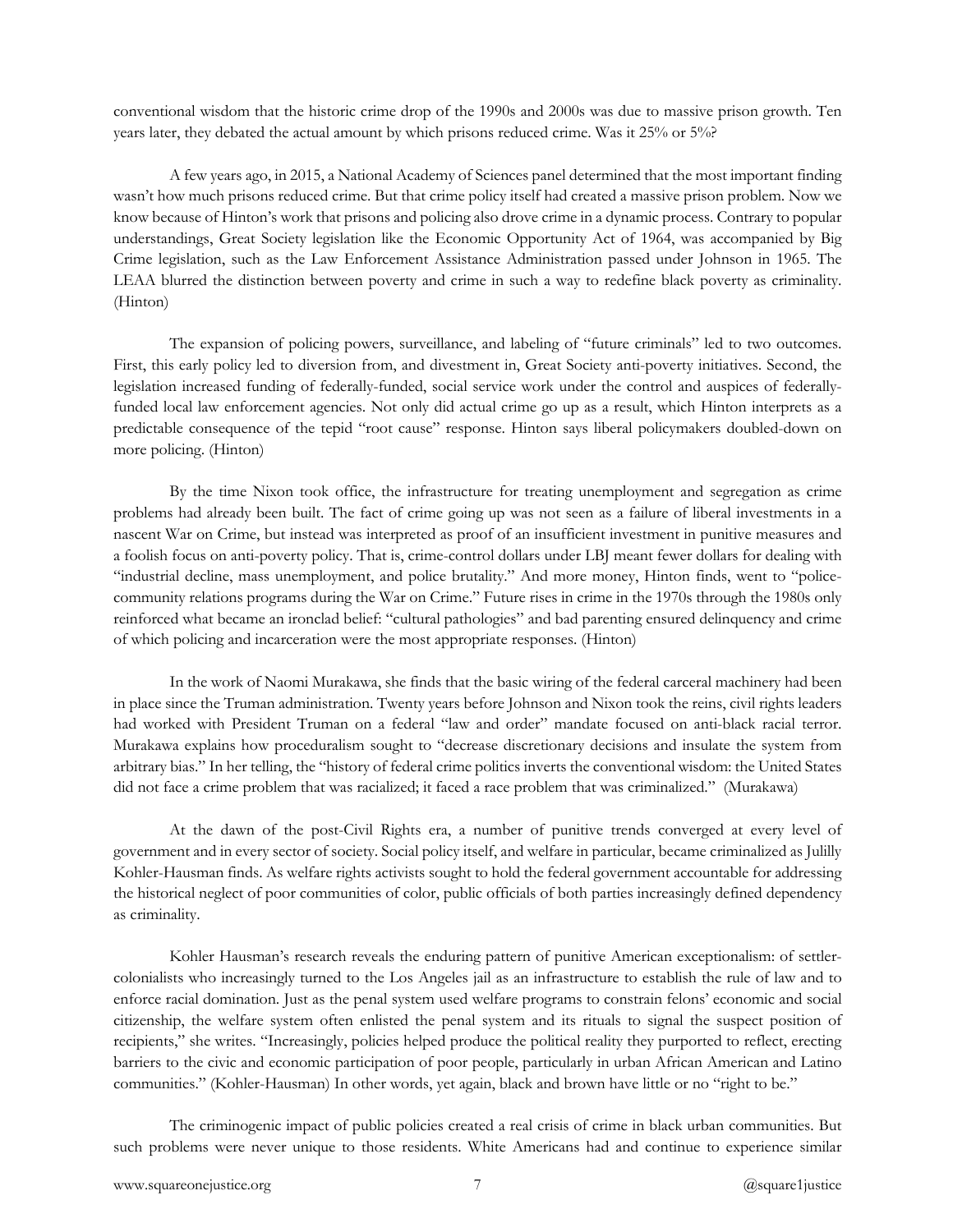problems. (Muhammad, 2011; Lassiter, 2015) The difference has long been the ascription of racist notions of an inescapable biological or cultural pathology. (Muhammad, 2010). Indeed, what has been unique, we know now, was the role the state has played directly in creating the conditions of lawlessness among police, public officials, and individual residents. As Seigel writes of incarcerated Indiana men: "Anti-blackness has shortened and fouled their lives." (Seigel, 2019)

That some African Americans embraced the punitive turn themselves, as Michael Fortner found, did not make the historical context (of how things came to be) any less relevant to how to get out of the mess. (Fortner, 2015) A popular solution among an increasing number of black firsts in charge of urban police departments and city governments, was to deliver public safety to their constituents as a civil-rights promise. (Forman, 2017) But the promise was an impossible mandate. The criminal justice system has been producing racism, inequality, and insecurity; it could not (and cannot) fix itself. (Muhammad, 2019; Sered). After all, America's carceral infrastructure is older than American democracy itself and may even be stronger and sturdier in the age of Trump.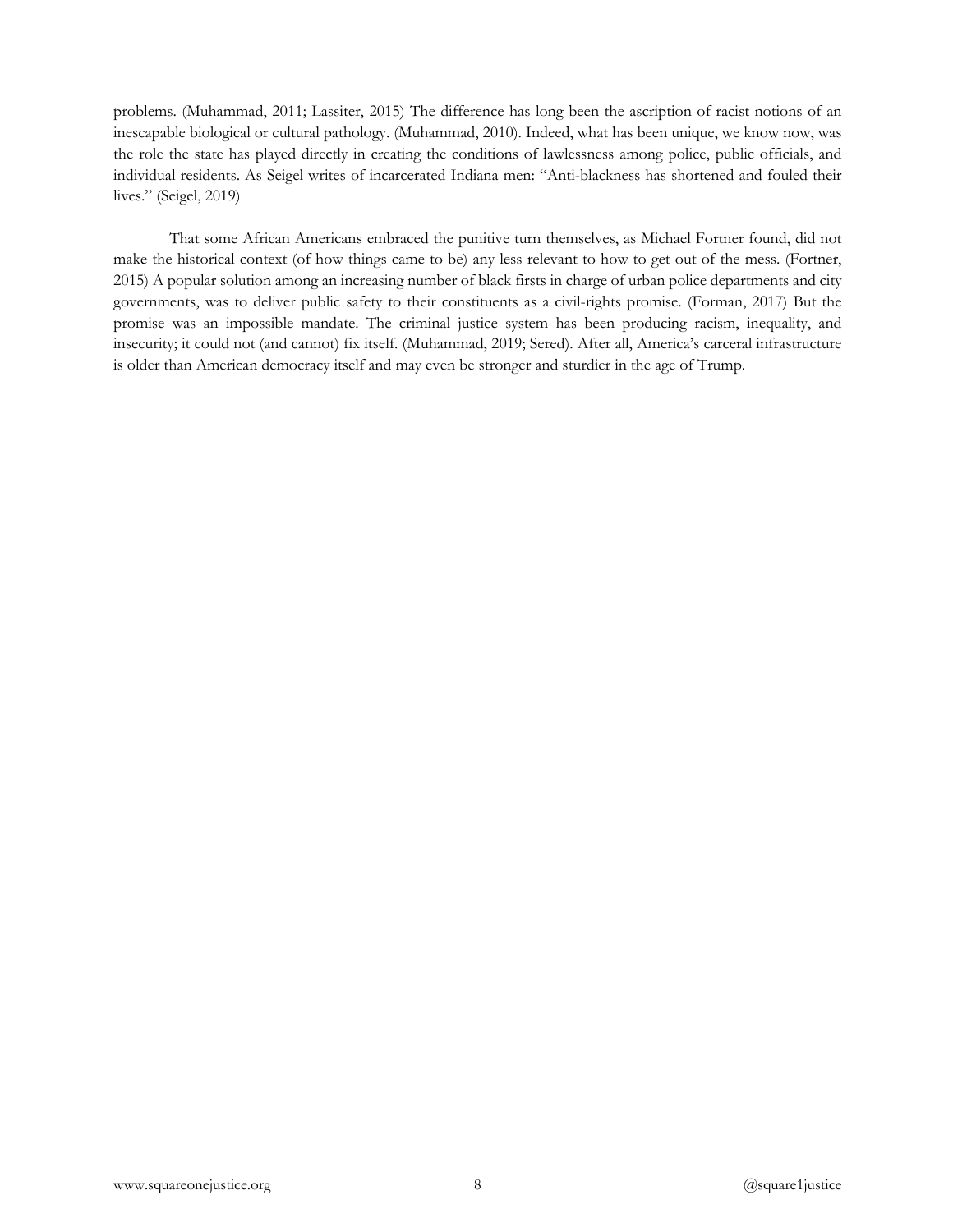- Agyepong, Tera. (2018). *The Criminalization of Black Children: Race, Gender, and Delinquency in Chicago's Juvenile Justice System, 1899-1945*. Chapel Hill: The University of North Carolina Chapel Hill.
- Berger, Dan. (2016). *Captive Nation: Black Prison Organizing in the Civil Rights Era*. Chapel Hill: University of North Carolina Press.
- Biondi, Martha. (2003). *To Stand and to Fight: The Struggle for Civil Rights in Postwar New York City*. Cambridge: Harvard University Press.
- Blair, Cynthia. (2010). *I've Got to Make My Livin': Black Women's Sex Work in Turn-of-the-Century Chicago*. Chicago: University of Chicago Press.
- Butler, Paul. (2017). *Chokehold: Policing Black Men.* New York: The New Press.
- Chatelain, Marcia. (2015). *South Side Girls: Growing Up in the Great Migration*. Durham: Duke University Press.
- Chavez-Garcia, Miroslava. (2015). "Youth of Color and California's Carceral State: The Fred C. Nelles Youth Correctional Facility," "Historians and the Carceral State," *Journal of American History* 102:1.
- Childs, Dennis. (2015). *Slaves of the State: Black Incarceration from the Chain Gang to the Penitentiary*. Minneapolis: University of Minnesota Press.
- Courtwright, David. (1996). *Violent Land: single Men and Social Disorder from the Frontier to the Inner City.* Cambridge: Harvard University Press.
- Forman, Jr., James. (2017). *Locking Up Our Own: Crime and Punishment in Black America.* New York: Farrar Straus and Giroux.
- Fortner, Michael. (2015). Black Silent Majority: The Rockefeller Drug Laws and the Politics of Punishment. Cambridge: Harvard University Press.
- Gilmore, Ruth. (2007). *Golden Gulag: Prisons, Surplus, Crisis, and Opposition in Globalizing California*. Oakland: University of California Press.
- Gross, Kali Nicole. (2006). *Colored Amazons: Crime, Violence and Black Women in the City of Brotherly Love*, 1880 1910. Durham: Duke University Press.
- Gross, Kali Nicole. (2015). "African American Women, Mass Incarceration, and the Politics of Protection, in "Historians and the Carceral State," *Journal of American History* 102:1.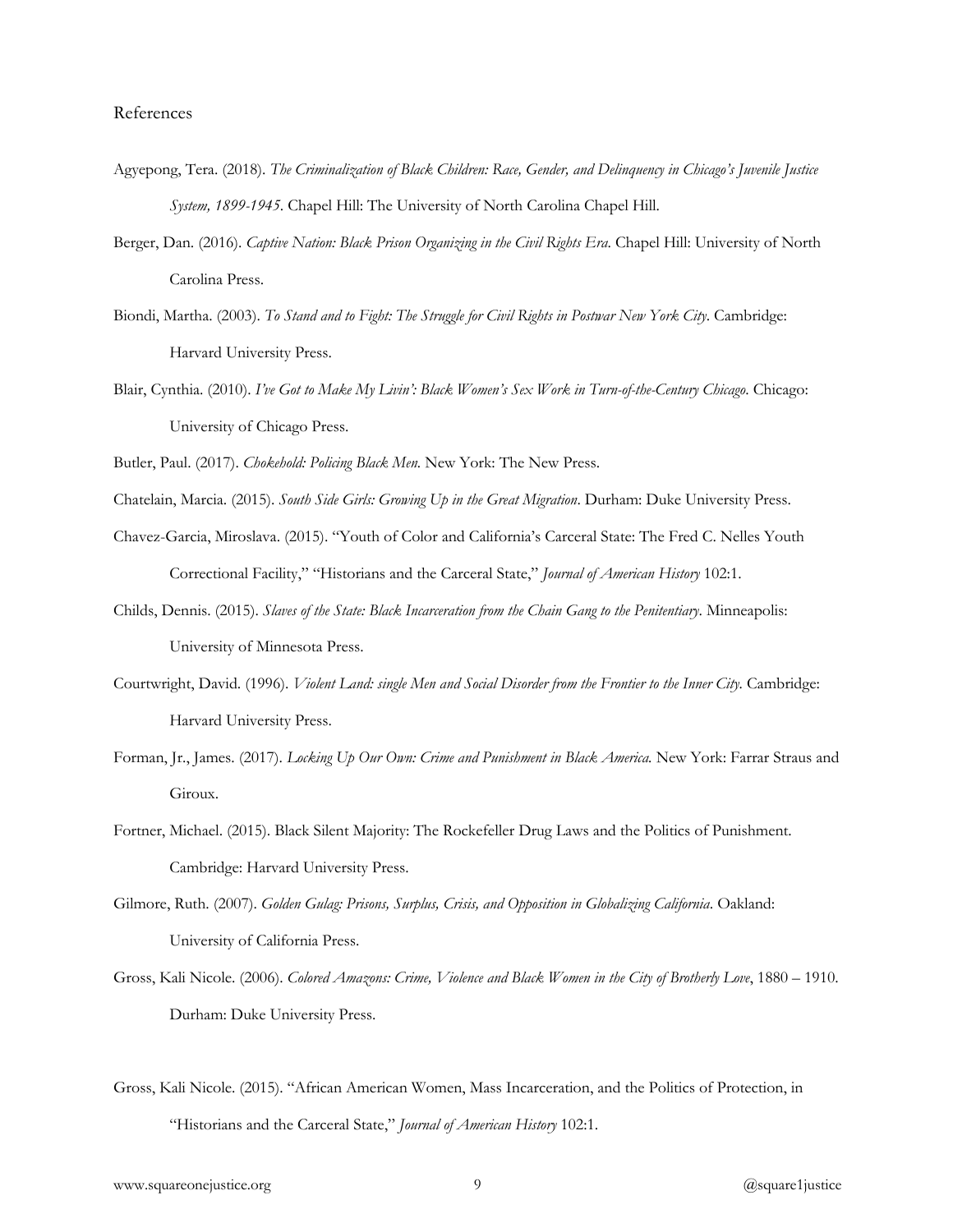- Haley, Sarah. (2016). *No Mercy Here: Gender, Punishment, and the Making of Jim Crow Modernity*. Chapel Hill: University of North Carolina Press.
- Hernandez, Kelly Lytle. (2017). *City of Inmates: Conquest, Rebellion, and the Rise of Human Caging in Los Angeles, 1771- 1965.* Chapel Hill: University of North Carolina Press.
- Hicks, Cheryl. (2010). *Talk With You Like a Woman: African American Women, Justice and Reform*, 1890-1935. Chapel Hill: University of North Carolina Press.

Johnson, Marilyn. (2004). *Street Justice: A History of Police Violence in New York City*. Boston: Beacon Press.

- Kohler-Hausman, Julilly. (2017). *Getting Tough: Welfare and Imprisonment in 1970s America.* Princeton: Princeton University Press.
- Lassiter, Matthew D. (2015). "Impossible Criminals: The Suburban Imperatives of America's War on Drugs," in "Historians and the Carceral State," *Journal of American History* 102:1.
- Le Flouria, Talitha. (2016). *Chained in Silence: Black Women and Convict Labor in the New South.* Chapel Hill: University of North Carolina Press.
- McClennan, Rebecca. (2008). *The Crisis of Imprisonment: Protest, Politics, and the Making of the American Penal State*, 1776- 1941. New York: Cambridge University Press.

Mills, Charles. (1998). *The Racial Contract.* Ithaca: Cornell University Press.

- Mishler, Max. (2016). "The Atlantic Origins of Mass Incarceration: Punishment, Abolition, and Racial Inequality." Ph.D. Dissertation: New York University.
- Monkkonnen, Eric H. (1981). *Police in Urban America, 1860-1920*. New York: Cambridge University Press.
- Moore, Leonard. (2010). *Black Rage in New Orleans: Police Brutality and African American Activism from World War II to Hurricane Katrina*. Baton Rouge: Louisiana State University.

Muhammad, Khalil Gibran. (2010). *The Condemnation of Blackness: Race, Crime, and the Making of Modern Urban America*. Cambridge: Harvard University Press.

- Muhammad, Khalil Gibran. (2011). "Where Did All the White Criminals Go? Reconfiguring Race and Crime on the Road to Mass Incarceration," *Souls* 13 (1): 72-90.
- Muhammad, Khalil Gibran. (2019). *The Condemnation of Blackness: Race, Crime and the Making of Modern Urban America, With a New Preface.* Cambridge: Harvard University Press.